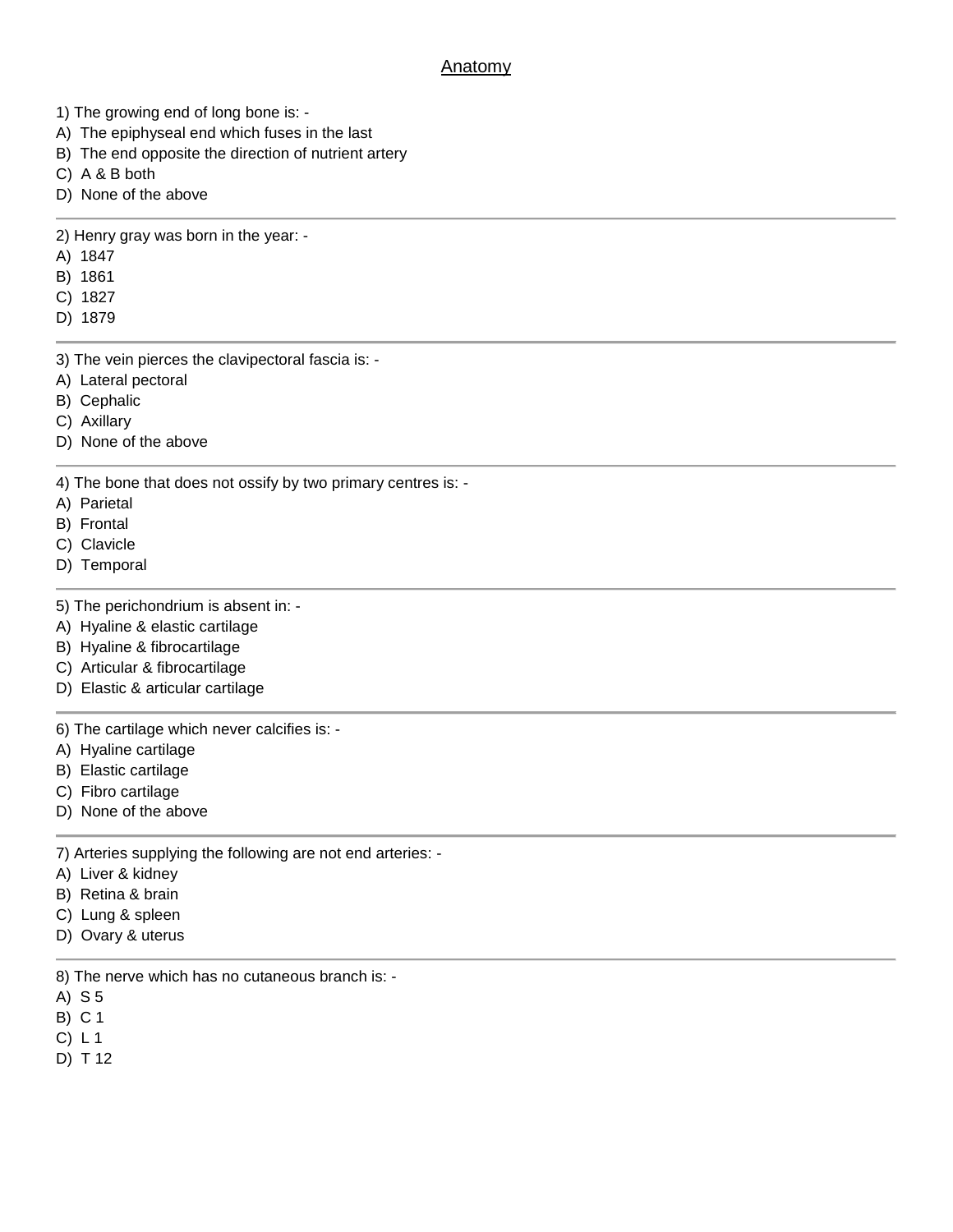- 9) The neuro-vascular plane is present between: -
- A) Superficial & deep fascia
- B) Middle & superficial muscle layers of body wall
- C) Middle & deepest muscle layers of body wall
- D) All of the above
- 10) The ligament of bigelow is: -
- A) Ileo-femoral ligament
- B) Pubo-femoral ligament
- C) Lieno-renal ligament
- D) Sacro-tuberous ligament

11) The bucket-handle movement of thoracic cage increases the : -

- A) Vertical diameter
- B) Transverse diameter
- C) Antero-posterior diameter
- D) None of the above
- 12) All are hybrid / composite muscles except: -
- A) Brachialis
- B) Flexor digitorum profundus
- C) Brachioradialis
- D) Pectineus
- 13) All are branches of axillary artery except: -
- A) Suprascapular artery
- B) Subscapular artery
- C) Superior thoracic artery
- D) Thoraco-acromial artery

14) The lower lateral cutaneous nerve of arm is a branch of : -

- A) Musculocutaneous nerve
- B) Radial nerve
- C) Axillary nerve
- D) Median nerve

15) The tendon directly medial to the dorsal tubercle of radius is: -

- A) Extensor pollicis longus
- B) Extensor pollicis brevis
- C) Extensor indicis
- D) Extensor carpi radialis brevis

16) The metacarpal bone with the epiphysis at proximal end is: -

- A) First
- B) Fifth
- C) A & B both
- D) None of the above
- 17) The area of buttocks preferred for im injection is: -
- A) Lower & inner quadrant
- B) Upper & inner quadrant
- C) Upper & outer quadrant
- D) Lower & outer quadrant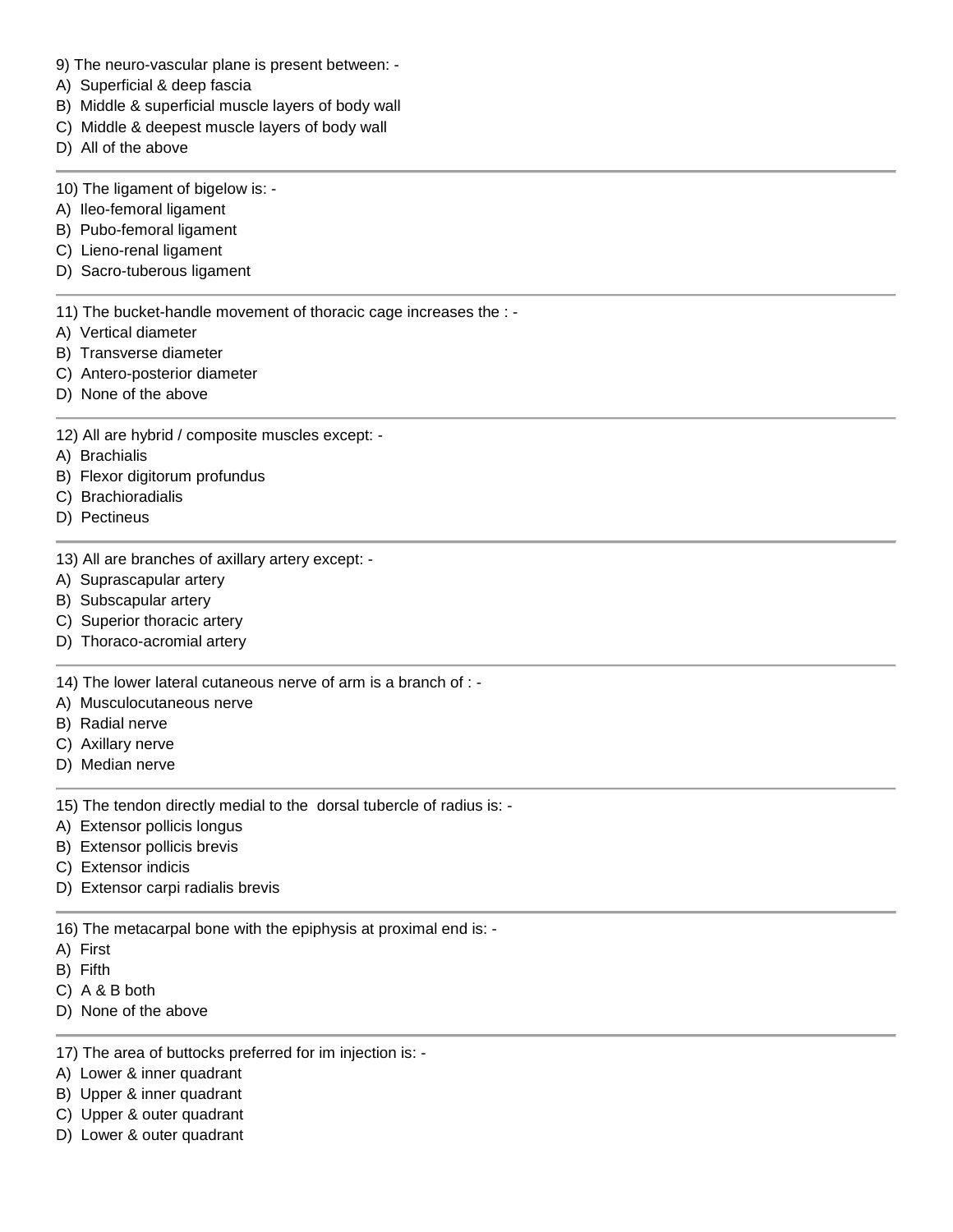- 18) The muscles inserted into iliotibial tract are: -
- A) Tensor fasciae latae & gluteus medius
- B) Tensor fasciae latae & gluteus maximus
- C) Gluteus maximus & gluteus minimus
- D) Quadratus femoris & gluteus maximus

19) The sesamoid bones in foot are found in tendons of: -

- A) Flexor hallucis longus
- B) Flexor hallucis brevis
- C) Flexor digitorum longus
- D) Flexor digitorum accessorius

20) The 'keystone' of medial longitudinal arch of foot is: -

- A) Calcaneus
- B) Talus
- C) Cuboid
- D) First metatarsal

21) The linea terminalis of bony pelvis includes: -

- A) Pubic crest, pectin pubis & sacral promontory
- B) Pubic crest, pectin pubis & iliac arcuate line
- C) Pubic crest, pectin pubis & superior ramus of pubis
- D) Pectin pubis, iliac arcuate line & sacral promontory

22) The parietal pleura is derived from: -

- A) Somatopleuric mesoderm
- B) Splanchnopleuric mesoderm
- C) Intermediate mesoderm
- D) Somites

23) The wall of aorta is known for high contents of: -

- A) Muscle cells
- B) Collagen fibres
- C) Elastic fibres
- D) All of the above

24) In the mid axillary line inferior margin of pleura crosses the: -

- A) 6th rib
- B) 8th rib
- C) 10th rib
- D) 12th rib

25) The mediastinal surface of right lung is not related to: -

- A) Right atrium
- B) Arch of azygos vein
- C) Arch of aorta
- D) Inferior vena cava
- 26) All are true about bronchopulmonary segment except: -
- A) Pyramidal in shape
- B) Aerated by tertiary bronchus
- C) Has its own segmental artery
- D) Has its own segmental vein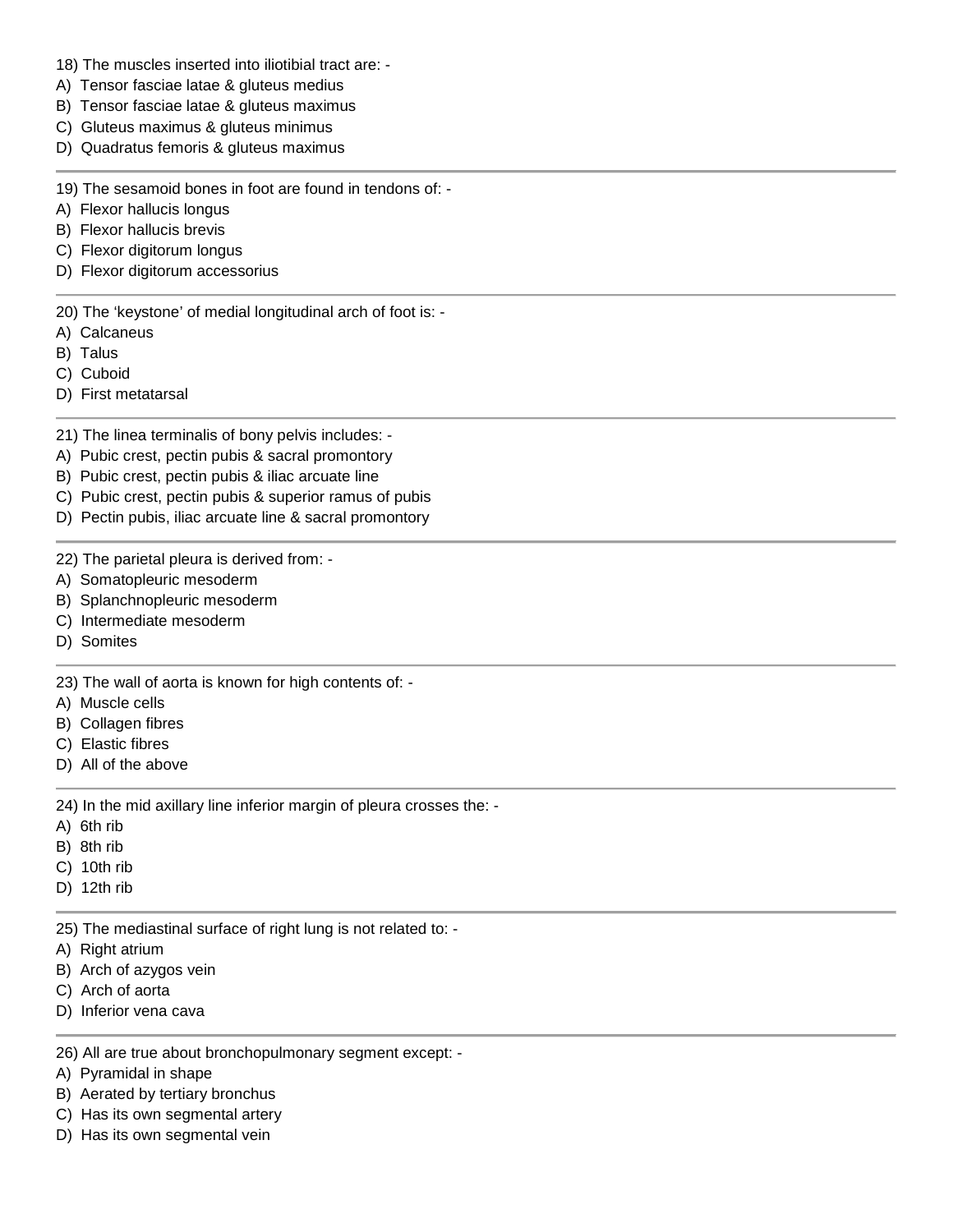27) The vertebrochondral ribs are: -

- A) 1st to 7th
- B) 8th to 10th
- C) 11th & 12th
- D) 8th to 12th
- 28) The internal spermatic fascia is derived from: -
- A) Aponeurosis of external oblique
- B) Aponeurosis of internal oblique
- C) Fascia transversalis
- D) Peritoneum

29) All are present within lesser omentum except: -

- A) Portal vein
- B) Hepatic vein
- C) Hepatic artery
- D) Common bile duct
- 30) All are contents of rectus sheath except: -
- A) Rectus abdominis
- B) Subcostal nerve
- C) Superior epigastric artery
- D) Ilioinguinal nerve
- 31) All are the constituents of spermatic cord except: -
- A) Ductus deferens
- B) Cremastic artery
- C) Iliohypogastric nerve
- D) Testicular veins

## 32) The nervi erigentes are: -

- A) Parasympathetic nerves
- B) Sympathetic nerves
- C) Sensory nerves
- D) None of the above

33) All are true about peritoneum in females except: -

- A) It is the largest serous sac
- B) It is a closed sac
- C) It is lined by mesothelium
- D) It is derived from mesoderm
- 34) All are the contents of sacral canal except: -
- A) Filum terminale
- B) Spinal meninges
- C) Conus medullaris
- D) Cauda equina
- 35) The rider's bone is related to the attachment of the: -
- A) Adductor magnus
- B) Adductor longus
- C) Gracilis
- D) Pectineus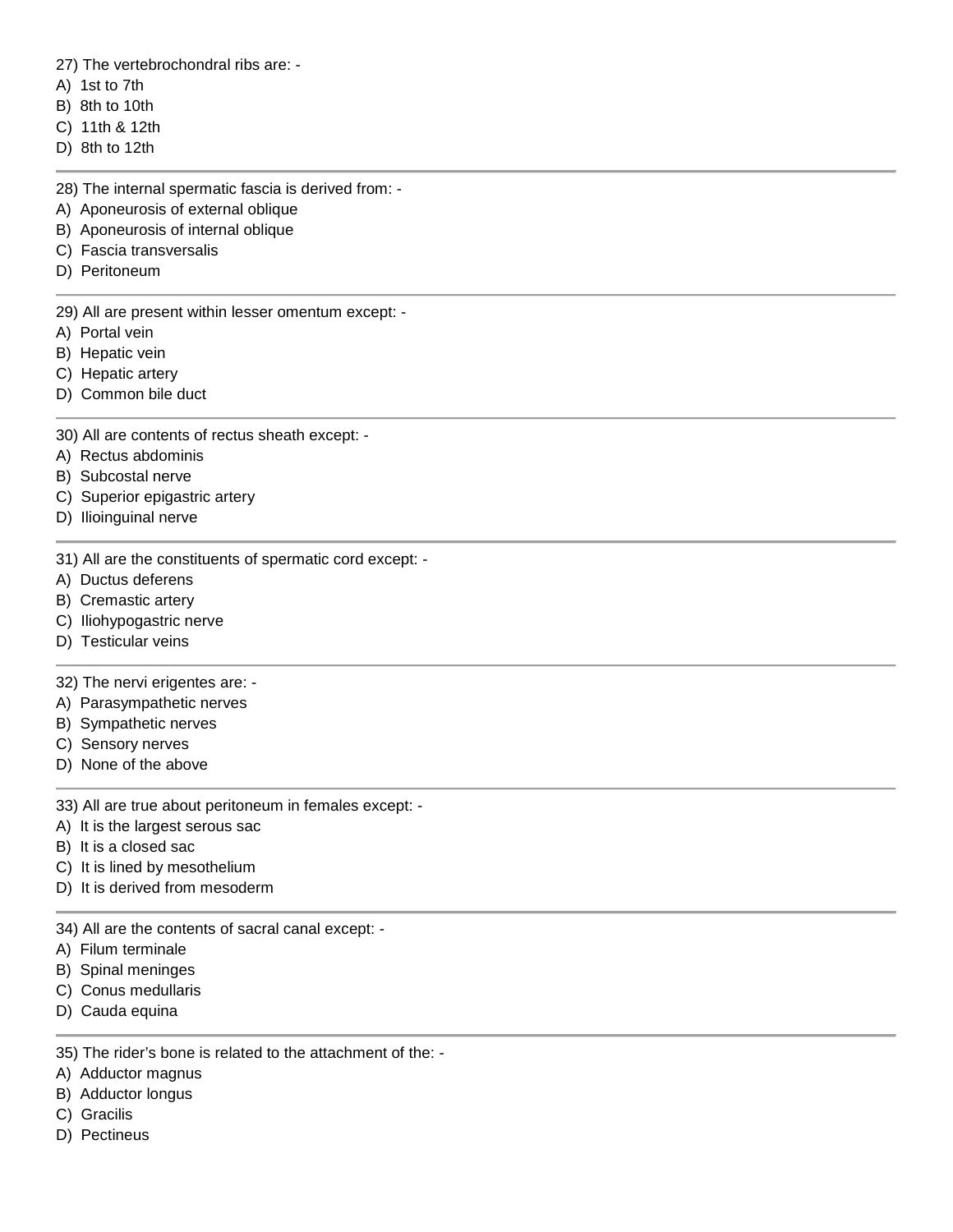- 36) All structures related to the epiploic foramen except: -
- A) Caudate lobe of liver superiorly
- B) First part of duodenum inferiorly
- C) Right free margin of lesser omentum anteriorly
- D) Portal vein posteriorly

37) The uterus leans forwards at an angle to the vagina is called: -

- A) Anteversion
- B) Anteflexion
- C) Retroflexion
- D) Retroversion

38) All are the site of primary internal hemorrhoids except: -

- A) 3 o' clock
- B) 5 o' clock
- C) 7 o' clock
- D) 11 o' clock

39) The median umbilical ligament is remnant of: -

- A) Left umbilical vein
- B) Ductus venosus
- C) Umbilical artery
- D) Urachus

40) The median elevation connecting two superciliary arches is: -

- A) Nasion
- B) Glabella
- C) Bregma
- D) Obelion

41) The structure that does not pass through the foramen magnum is: -

- A) Apical ligament
- B) Spinal accessory nerves
- C) Membrana tectoria
- D) Transverse band of cruciate ligament

42) The nasolacrimal duct opens into the: -

- A) Superior meatus
- B) Middle meatus
- C) Inferior meatus
- D) Vestibule of nose

43) The supranuclear facial nerve palsy involves only: -

- A) Contralateral half of the face
- B) Ipsilateral half of the face
- C) Upper half of the contralateral face
- D) Lower half of the contralateral face
- 44) The virchow's lymph nodes are: -
- A) Right supraclavicular nodes
- B) Right infraclavicular nodes
- C) Left supraclavicular nodes
- D) Left infraclavicularnodes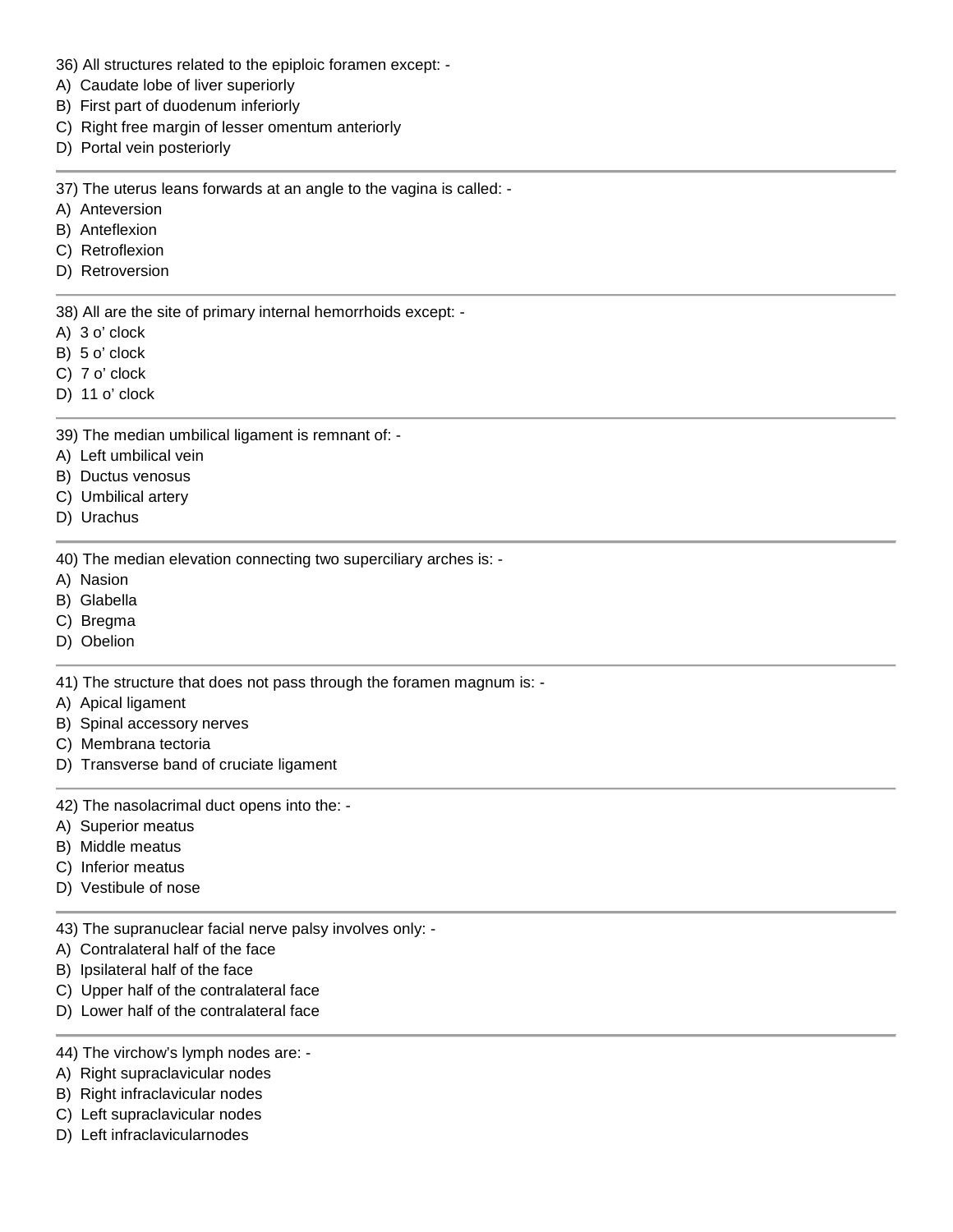45) All are 'strap'/ 'ribbon' muscles except: -

- A) Omohyoid
- B) Sternocleidomastoid
- C) Stenohyoid
- D) Thyrohyoid

46) The lacrimal gland receives secretomotor innervation from: -

- A) Ciliary ganglion
- B) Otic ganglion
- C) Pterygopalatine ganglion
- D) Submandibular ganglion

47) The inferior thyroid artery is a branch of: -

- A) Thyrocervical trunk
- B) Brachiocephalic trunk
- C) External carotid
- D) Internal carotid

48) All are true about "killian's dehiscence" except: -

- A) It is a diverticulum between two parts of inferior constrictor of pharynx
- B) It is a diverticulum between middle & inferior constrictors of pharynx
- C) It is due to neuromuscular incoordination
- D) Such diverticula are normal in pig

49) All cranial nerves carries taste sensations except: -

- A) Vii
- B) Ix
- C) X
- D) Xi

50) The neurons of the autonomic ganglion are: -

- A) Unipolar
- B) Bipolar
- C) Multipolar
- D) Pseudounipolar

51) All are related to falx cerebri except: -

- A) Superior sagittal sinus
- B) Inferior sagittal sinus
- C) Sigmoid sinus
- D) Straight sinus

52) The ligamentum denticulatum is an extension of: -

- A) Dura mater
- B) Arachnoid mater
- C) Pia mater
- D) Ligamentum flavum
- 53) The facial colliculus is formed by: -
- A) Facial nucleus with its fibres
- B) Abducent nucleus with its fibres
- C) Abducent nucleus with fibres of facial nerve
- D) Facial nucleus with fibres of abducent nerve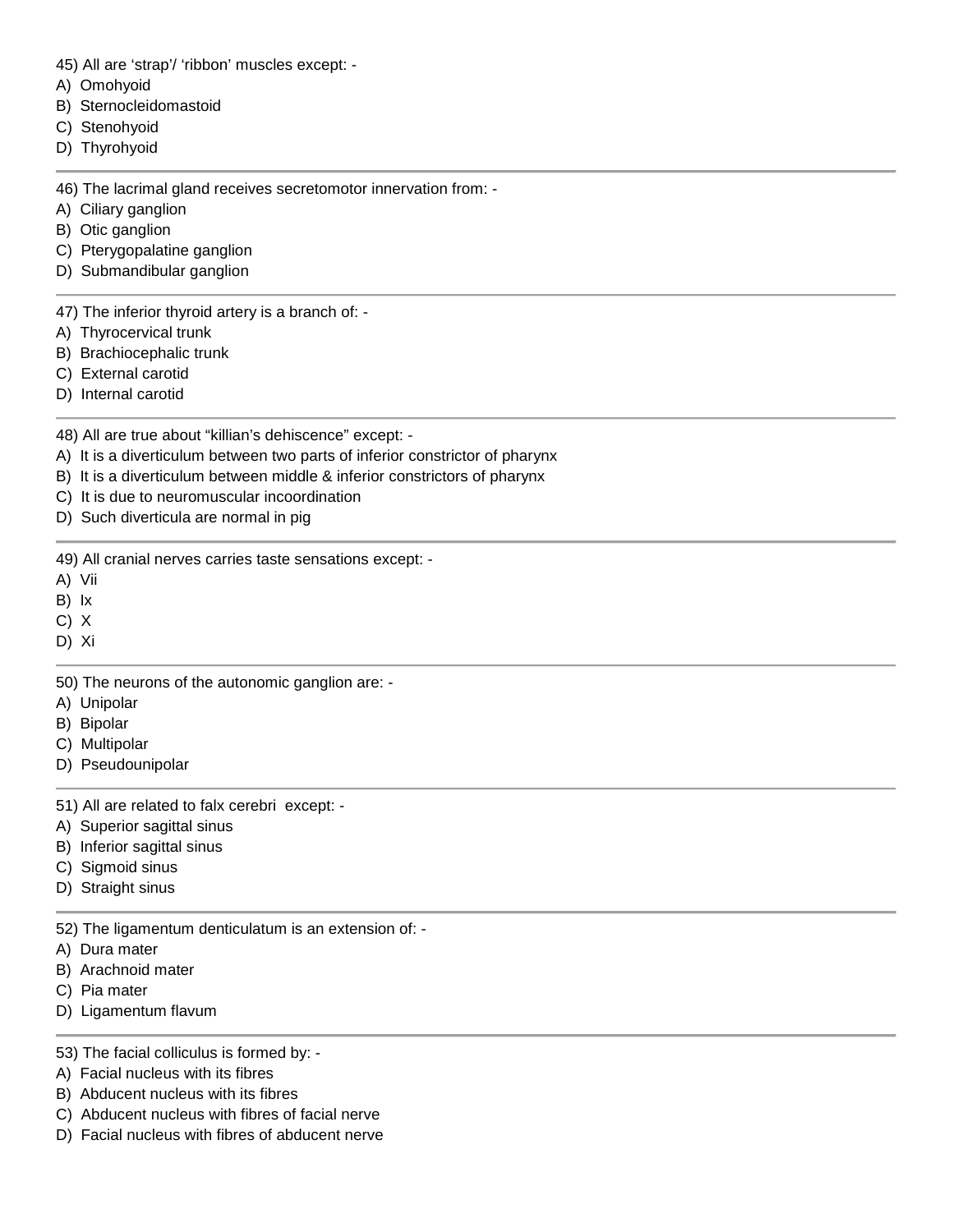- 54) The fasciculus gracilis carries all sensation except: -
- A) Tactile localisation
- B) Stereognosis
- C) Conscious propioception
- D) Unconscious propioception
- 55) The floor of third ventricle is formed by all except: -
- A) Optic chiasma
- B) Mammillary bodies
- C) Pineal body
- D) Tuber cinereum
- 56) The fibres present in middle cerebellar peduncle are: -
- A) Ventral spinocerebellar
- B) Posterior spinocerebellar
- C) Pontocerebellar
- D) Trigemino cerebellar
- 57) The lesion of optic tract cause: -
- A) Amblyopia
- B) Homonymous hemianopia
- C) Tunnel vision
- D) Superior quadrantic anopia

58) The nucleus ambiguus contribute to all the following cranial nerves except: -

- A) Ix
- B) X
- C) Xi
- D) Xii

59) The somatic efferent nuclei includes the all except: -

- A) IV nerve nucleus
- B) V nerve nucleus
- C) Vi nerve nucleus
- D) Xii nerve nucleus

60) Which of the following nucleus of trigeminal nerve has first order neurone: -

- A) Main sensory
- B) Mesencephalic
- C) Spinal
- D) None of the above
- 61) The wallenberg syndrome leads to all except: -
- A) Dysphagia
- B) Loss of pain & temperature of contralateral half of the body
- C) Contralateral hemiplegia
- D) Ataxia

62) The vpl nucleus of thalamus receives all sensation except: -

- A) Touch
- B) Pain
- C) Visceral
- D) Proprioceptive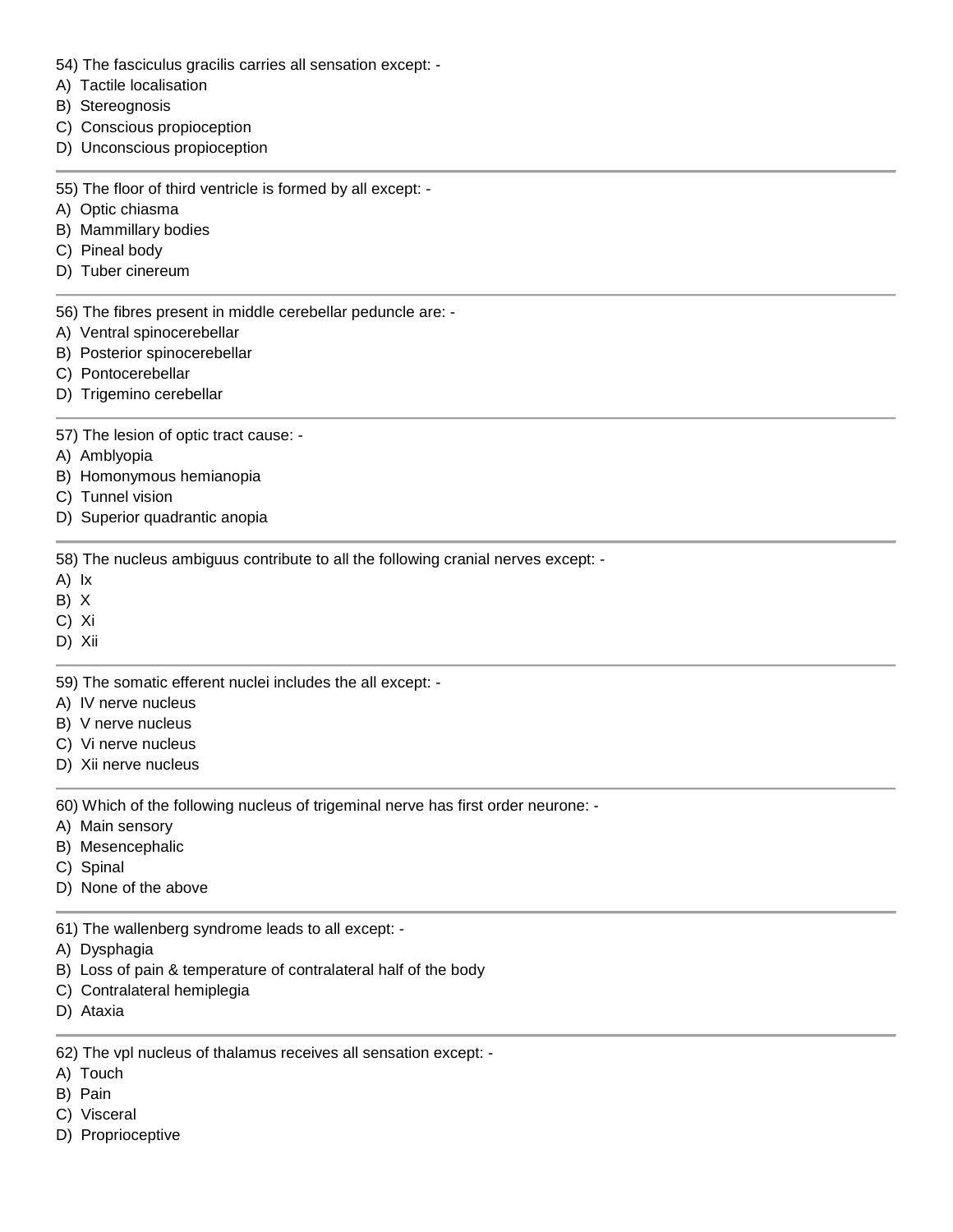- 63) The lunate sulcus is an example of: -
- A) Limiting sulcus
- B) Axial sulcus
- C) Operculated sulcus
- D) Complete sulcus
- 64) The rhombencephalon includes all except: -
- A) Medulla oblongata
- B) Thalamus
- C) Pons
- D) Cerebellum

65) Plane x- ray abdomen showing multiple levels of fluid & gas suggest: -

- A) Acute cholecystitis
- B) Acute intestinal obstruction
- C) Pyloric stenosis
- D) Achalasia cardia
- 66) All are true about respiratory distress syndrome except: -
- A) Occurs in premature infants
- B) Caused by deficiency of surfactant
- C) Its incidence is directly proportional to gestational age
- D) Its incidence is inversely proportional to gestational age
- 67) All are characterstics of immotile cilia syndrome except: -
- A) Immotile spermatozoa
- B) Associated with infertility
- C) Associated with chronic respiratory infections
- D) Associated with impotency

68) All are the tributaries of coronary sinus except: -

- A) Great cardiac vein
- B) Anterior cardiac vein
- C) Middle cardiac vein
- D) Small cardiac vein

## 69) The abductor muscle of larynx is: -

- A) Cricothyriod
- B) Posterior cricoarytenoid
- C) Thyroarytenoid
- D) Transeverse arytenoid
- 70) The tetralogy of fallot includes all except: -
- A) Pulmonary infundibular stenosis
- B) Hypertrophy of right ventricle
- C) Atrial septal defect
- D) Overriding aorta above the septal defect
- 71) Left atrium develops from all of the following except;
- A) Left half of primitive atrium
- B) Left half of atrioventricular canal
- C) Sinus venosus
- D) Absorption of pulmonary veins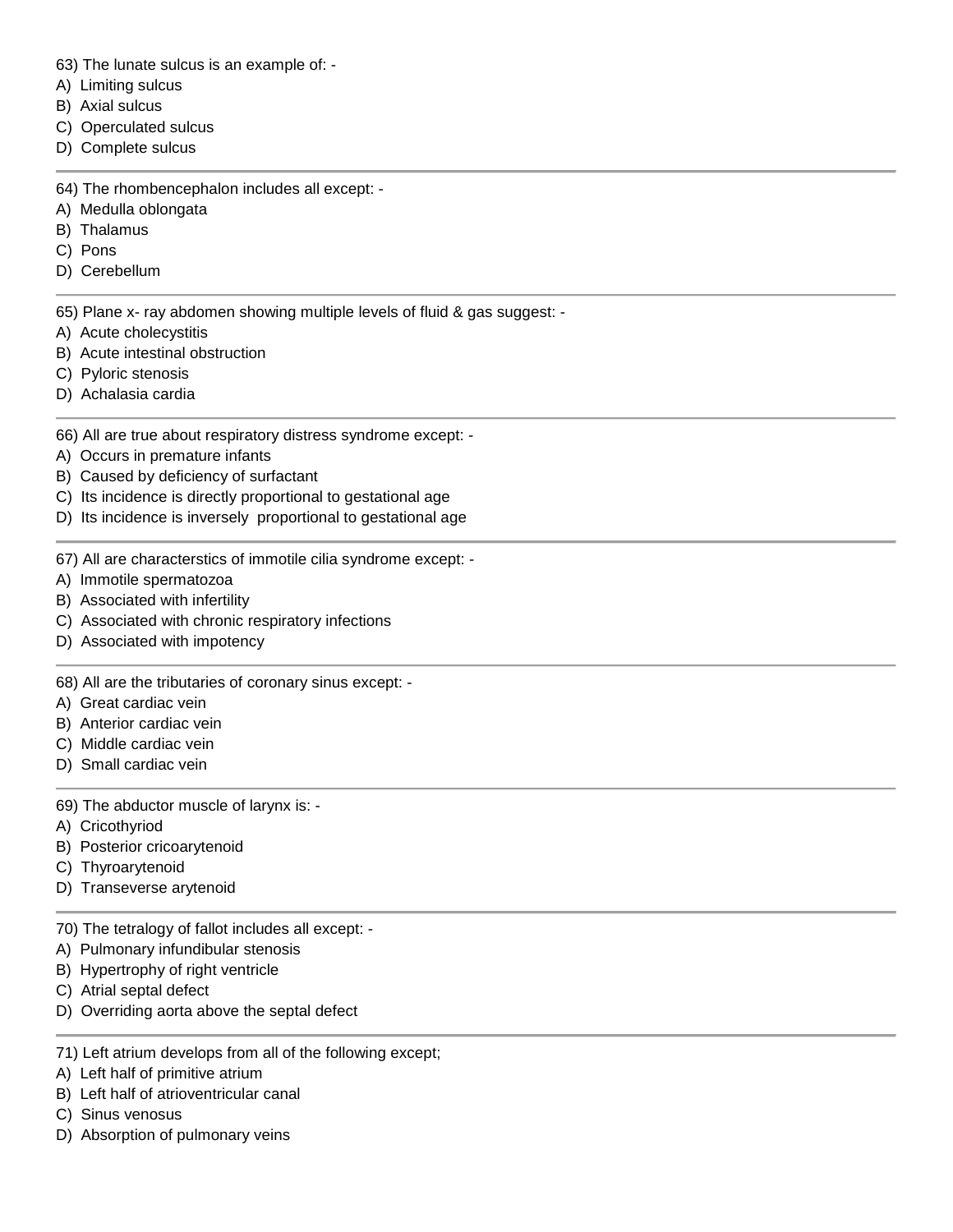72) The taste area represented in cerebral cortex is ;

- A) Area 43
- B) Area 41
- C) Area 42
- D) Area 45

73) Hofbauer cells are seen in ;

- A) Intestines
- B) Placenta
- C) Adrenal gland
- D) Seminiferous tubules

74) Lens is developed from ;

- A) Surface ectoderm
- B) Neuro ectoderm
- C) Neural crest
- D) Mesoderm

75) Typical intercostal nerve is ;

- A) Second thoracic
- B) Sixth thoracic
- C) Eight thoracic
- D) Eleventh thoracic

76) The total C.S.F volume present in the ventricles is ;

- A) 500 ml
- B) 1.5 litres
- C) 150 ml
- D) 2 litres

77) Circumventricular organ present in the fourth ventricle is ;

- A) Organum vasculosum
- B) Subfornicial organ
- C) Area postrema
- D) Median eminence

78) All is correct regarding Clara cells except ;

- A) Bronchiolar cells
- B) Secrete surfactant
- C) Replace the damaged cells
- D) Help in exchange of gases

79) If the posterior interventricular artery is a branch from Circumflex artery it is called as ;

- A) Right dominance
- B) Left dominance
- C) Co dominance
- D) None of the above

## 80) Leptomeninges develop from ;

- A) Ectoderm
- B) Mesoderm
- C) Neural crest
- D) Neuroectoderm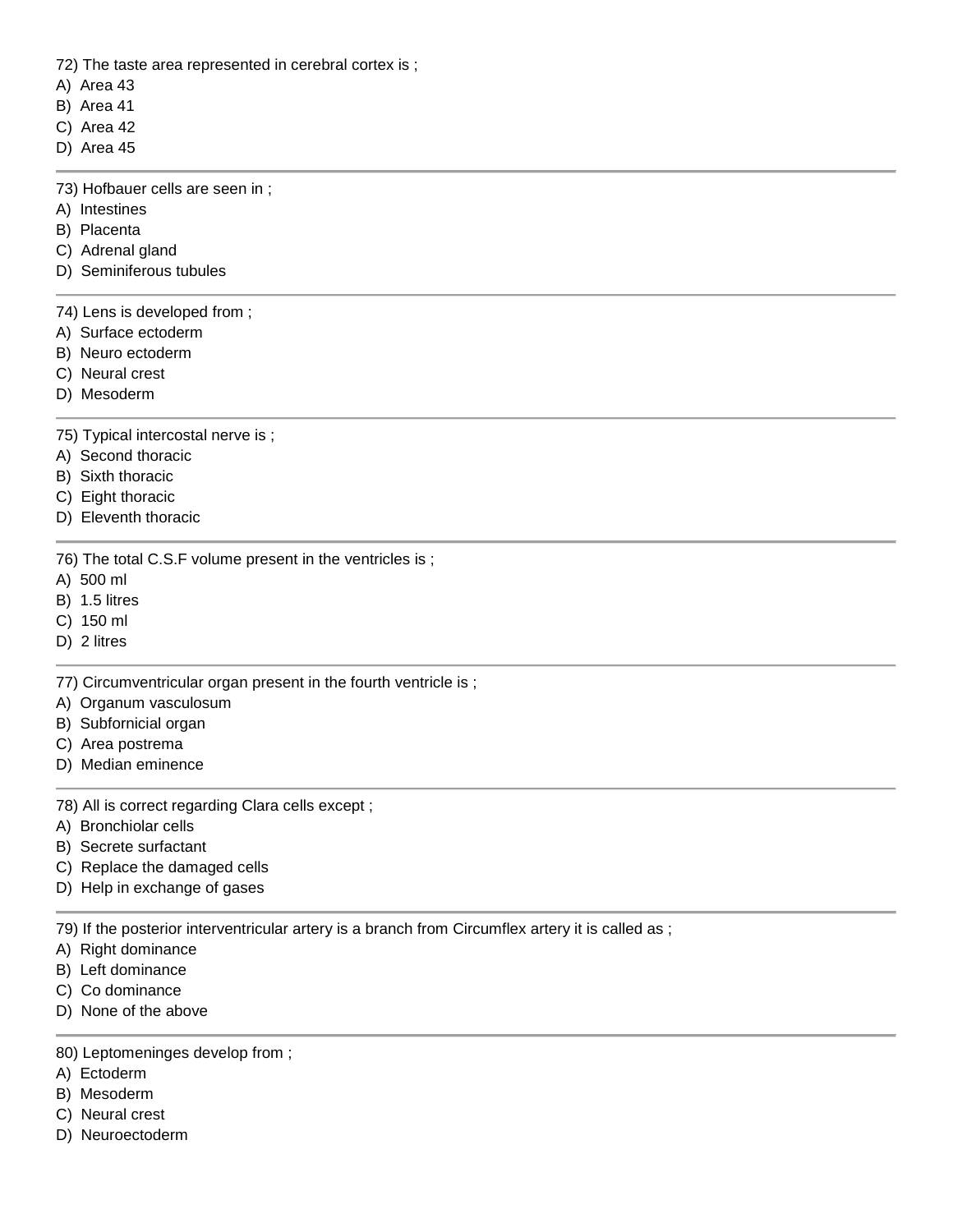- 81) The remnants of notochord are ;
- A) Body of the vertebra
- B) Nucleus pulposus
- C) Apical ligament of Dens
- D) Both B & C

82) The skin at the tip of the middle finger is supplied by;

- A) Median nerve
- B) Ulnar nerve
- C) Radial nerve
- D) None of the above

83) The main source of blood supply to liver is;

- A) Hepatic artery
- B) Portal vein
- C) Hepatic vein
- D) Gastrroduodenal artery
- 84) Lesion of Radial nerve in the radial groove causes all except;
- A) Wrist drop
- B) Loss of cutaneous sensation in the arm , forearm and hand
- C) Loss of supination
- D) Loss of extension at the elbow
- 85) All the ovarian follicles are formed by ;
- A) 5 month of prenatal life
- B) 7 months of prenatal life
- C) At birth
- D) At puberty

86) Lymphatics of testis drain into ;

- A) Para aortic
- B) Internal iliac
- C) Coeliac
- D) Superficial inguinal

87) Foramen caecum is an important land mark for the development of;

- A) Thyroid gland
- B) Tonsils
- C) Superior parathyroid
- D) Inferior parathyroid

88) Adenohypophysis develops from ;

- A) Neurodiverticulum
- B) Midbrain
- C) Hindbrain
- D) Rathke's pouch from roof of stomatodeum
- 89) Gubernaculum in adult males is represented in females by;
- A) Broad ligament
- B) Ligament of ovary
- C) Round ligament of uterus
- D) Both B & C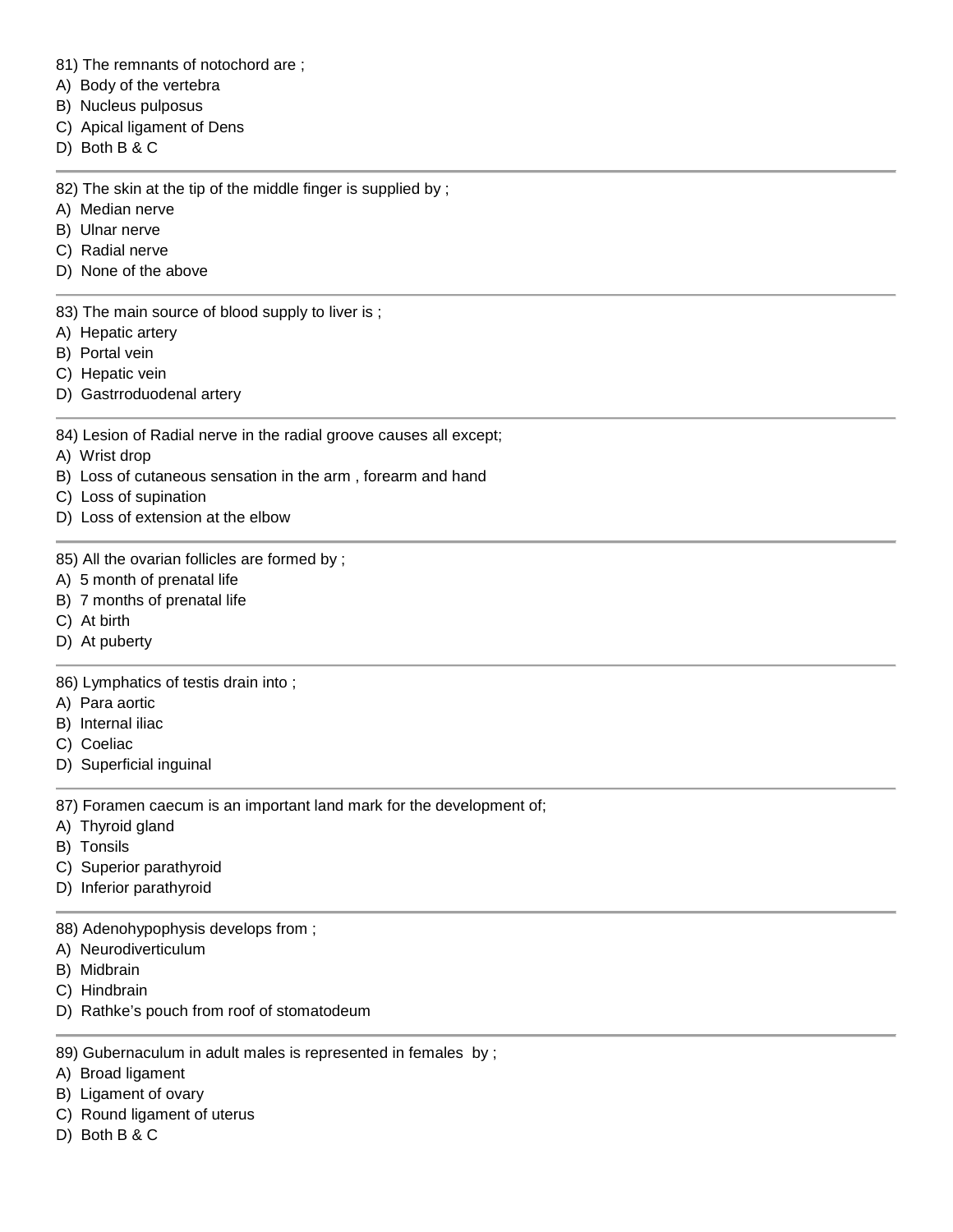- 90) Homologous organ of uterus in males is ;
- A) Prostate
- B) Paramesonephric duct
- C) Prostatic utricle
- D) Appendix of testis

91) Myelination in the central nervous system is done by;

- A) Astrocytes
- B) Oligodendroglial cells
- C) Schwann cells
- D) Microglia

92) The correct statement regarding epithelium is;

- A) Squamous epithelial cells are cube shaped
- B) Stratified epithelium consists of a single layer of cells
- C) Stratified cuboidal epithelial will have two or more layers of cells
- D) Simple columnar epithelium consists of flat and scale like cells

93) All the following muscles are muscles of facial expression except;

- A) Platysma
- B) Frontal belly of occipito frontalis
- C) Nasalis
- D) Temporalis

94) All the following structures are present within the substance of the parotid gland except ;

- A) Facial nerve
- B) Retromandibular vein
- C) Facial artery
- D) Parotid lymph nodes

95) Lymphatic nodules are absent in ;

- A) Tonsils
- B) Appendix
- C) Lymph nodes
- D) Thymus

96) Which bone does not part in the formation of knee joint?

- A) Femur
- B) Tibia
- C) Fibula
- D) Patella

97) Which of the following muscles is not innervated by the hypoglossal nerve?

- A) Genioglossus
- B) Hyoglossus
- C) Styloglossus
- D) Palatoglossus

98) The first web space in the foot is dorsally innervated by ;

- A) Common peroneal nerve
- B) Superficial peroneal nerve
- C) Tibial nerve
- D) Deep peroneal nerve